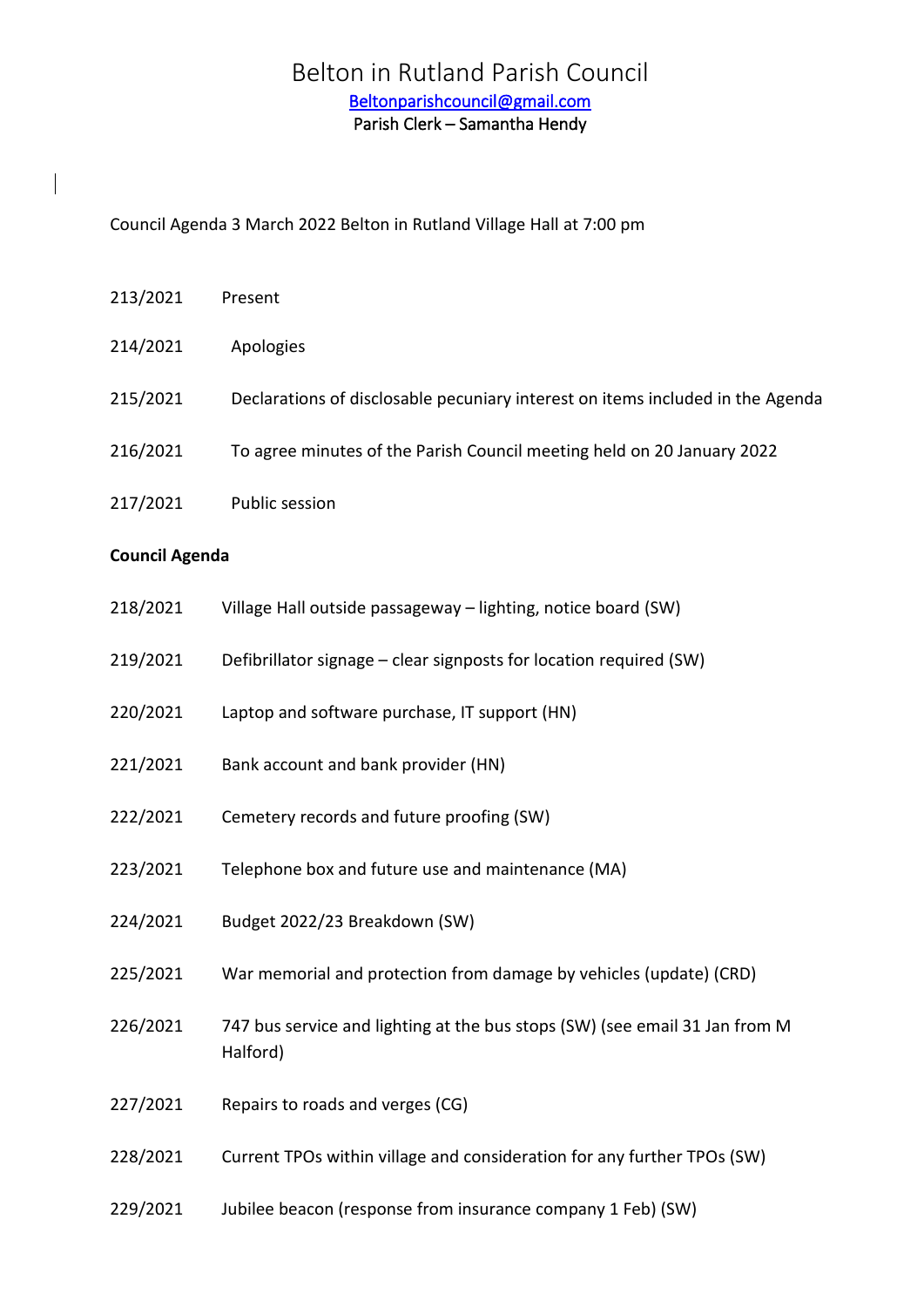| 230/2021 | Standing Orders of Parish Council and Fixed Assets Register for approval (SW)       |
|----------|-------------------------------------------------------------------------------------|
| 231/2021 | Neighbourhood plan (CRD)                                                            |
| 232/2021 | Village Hall Transfer – update of progress (SW)                                     |
| 233/2021 | Rutland County Council Local Plan and call for sites for future development<br>(MA) |
| 234/2021 | Any other business                                                                  |

## **Planning – Applications**

| 235/2021 | 2022/0033/FUL 26 Main Street Belton-in-Rutland                  |
|----------|-----------------------------------------------------------------|
|          | Proposal – Rendering of the brickwork on the front of the house |
|          |                                                                 |

- 236/2021 2022/0176/FUL Land to the West of Back Lane Belton-in-Rutland Proposal – New track within existing paddock land
- 237/2021 2022/0270/CAT Belton House Littleworth Lane Belton-in-Rutland Proposal – 1 no. Wellingtonia – reduction in height of up to approximately 4m including width reduction

## **Planning – Decisions**

| 238/2021 | 2021/1178/FUL Land to rear of 1 Littleworth Lane Belton-in-Rutland<br>Proposal - Proposed equestrian building |
|----------|---------------------------------------------------------------------------------------------------------------|
|          | Decision - Granted in accordance with the application and plans submitted.                                    |
| 239/2021 | 2021/1215/FUL Grooms Cottage 38 Main Street Belton-in-Rutland                                                 |
|          | Proposal – single storey extension to rear, replacement gates and replacement<br>windows                      |
|          | Decision - Granted in accordance with the application and plans submitted                                     |
| 240/2021 | 2021/0419/LBA Woodland View 8 Nether Street Belton-in-Rutland                                                 |
|          | Proposal – Repair gable end. Replacement chimney                                                              |
|          | Decision - Granted in accordance with the application and plans submitted                                     |
| 241/2021 | 2022/0002/CAT Apple Lodge Littleworth Lane Belton-in-Rutland                                                  |
|          | Proposal – Removal of 2 no. Apple Trees, 2 no. Pine Trees and 1 no. False Acacia                              |
|          | <b>Decision- Granted</b>                                                                                      |